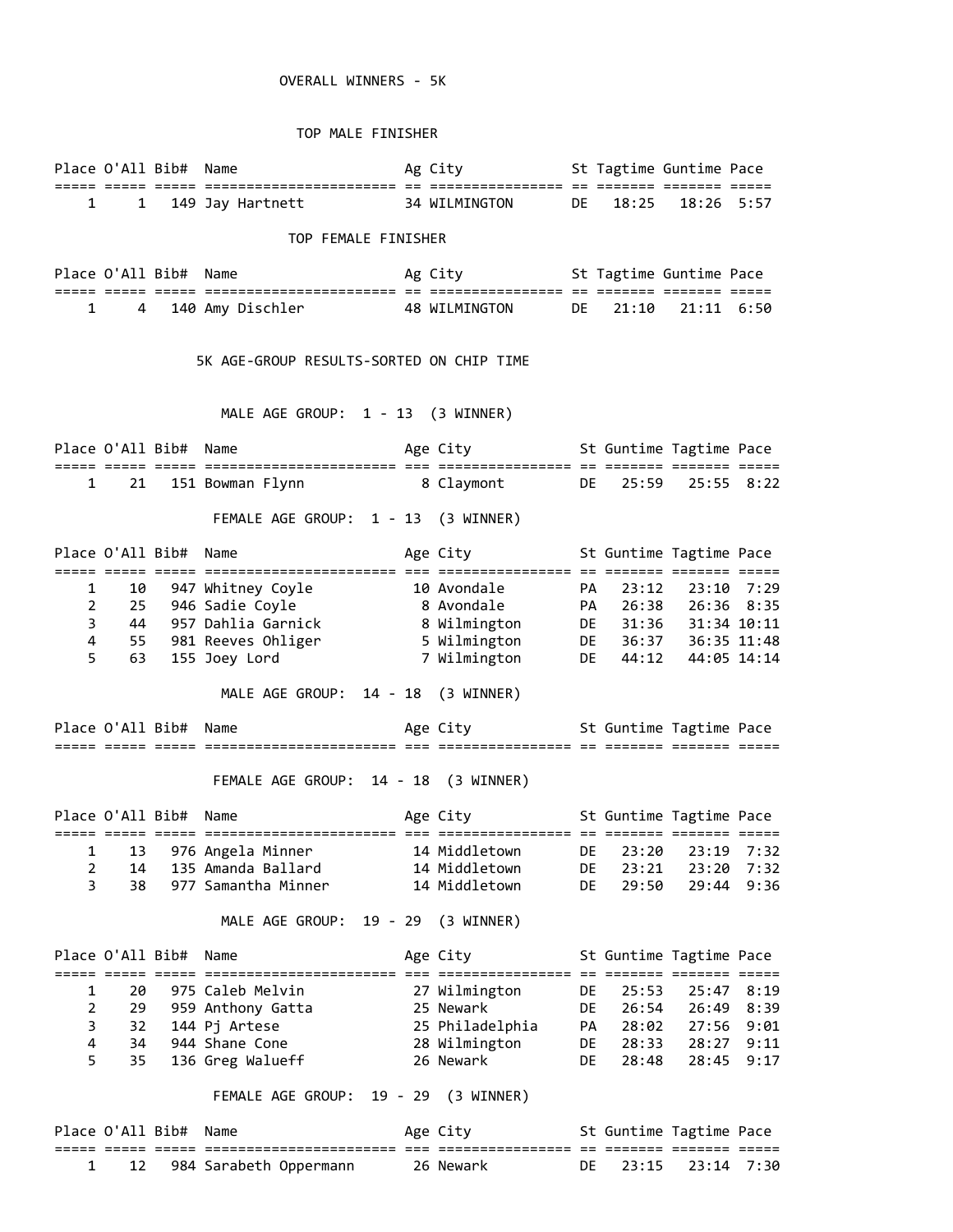|  | 2 45 997 Rebecca Russell  | 25 Ellendale  |  | DE 31:50 31:47 10:15 |
|--|---------------------------|---------------|--|----------------------|
|  | 3 58 935 Kasey Almodovar  | 23 Wilmington |  | DE 41:27 41:13 13:18 |
|  | 4 75 138 Sharlie Chisholm |               |  | DE 54:49 54:44 17:40 |
|  | 5 80 157 Katie Noone      | 26 Newark     |  | DE 57:29 57:15 18:28 |

MALE AGE GROUP: 30 - 39 (3 WINNER)

|              | Place O'All Bib# Name |                    | Age City      |     |       | St Guntime Tagtime Pace |  |
|--------------|-----------------------|--------------------|---------------|-----|-------|-------------------------|--|
|              |                       |                    |               |     |       |                         |  |
|              | 26.                   | 950 Jordan Demaio  | 37 Wilmington | DF. | 26:43 | 26:37 8:35              |  |
| $\mathbf{2}$ | 50                    | 992 Glennon Travis | 38 Wilmington | DF. | 34:08 | 34:05 11:00             |  |
| 3            | 59                    | 141 Brendan MacKie | 34 Wilmington | DF. | 44:06 | 43:53 14:10             |  |
| 4            | 62                    | 965 Rick Kostes    | 32 Wilmington | DF. | 44:16 | 44:03 14:13             |  |
| 5.           | 68                    | 949 Nick Danish    | 32 Wilmington | DE. | 48:07 | 47:55 15:28             |  |

## FEMALE AGE GROUP: 30 - 39 (3 WINNER)

|    | Place O'All Bib# Name |                          | Age City          |              |       | St Guntime Tagtime Pace |  |
|----|-----------------------|--------------------------|-------------------|--------------|-------|-------------------------|--|
|    |                       |                          |                   |              |       |                         |  |
|    | 8                     | 150 Julie Hartnett       | 33 Wilmington     | DE 1         | 22:38 | 22:37 7:18              |  |
|    | 17                    | 963 Allurie Kephart      | 32 Kennett Square | PA           | 24:41 | 24:39 7:57              |  |
|    |                       | 24 979 Melissa Neuberger | 33 Wilmington     | DF.          | 26:31 | $26:24$ 8:31            |  |
| 4  | 40                    | 952 Lauren Durkee        | 39 Wilmington     | DF.          | 31:17 | 31:11 10:04             |  |
| 5. |                       | 42 951 Kristin Dunn      | 32 Wilmington     | DE <b>DE</b> | 31:25 | 31:17 10:06             |  |

MALE AGE GROUP: 40 - 49 (3 WINNER)

|   | Place O'All Bib# Name |                     | Age City      |     |          | St Guntime Tagtime Pace |  |
|---|-----------------------|---------------------|---------------|-----|----------|-------------------------|--|
|   |                       |                     |               |     |          |                         |  |
|   | $\overline{2}$        | 142 Jeff Rogalsky   | 40 Wilmington | DE  | 19:30    | 19:29 6:17              |  |
|   |                       | 154 Mick Donnelly   | 49 Wilmington | DF. | 20:39    | 20:38 6:40              |  |
|   | 3<br>5.               | 960 Kevin Gruber    | 41 Wilmington |     | DE 21:21 | 21:17 6:52              |  |
| 4 | 18                    | 139 Dennis Dischler | 49 Wilmington | DF. | 24:44    | 24:41 7:58              |  |
|   | 22<br>5.              | 152 Jim Buckley     | 44 Wilmington | DF. | 26:20    | 26:15 8:28              |  |

FEMALE AGE GROUP: 40 - 49 (3 WINNER)

|              | Place O'All Bib# Name |                       |    | Age City      |     |          | St Guntime Tagtime Pace |  |
|--------------|-----------------------|-----------------------|----|---------------|-----|----------|-------------------------|--|
|              |                       |                       |    |               |     |          |                         |  |
|              | 41                    | 953 Monica Farling    |    | 44 Dover      |     | DF 31:19 | 31:14 10:05             |  |
| $\mathbf{2}$ | 43.                   | 958 Renee Garnick     |    | 42 Wilmington | DF. | 31:36    | 31:34 10:11             |  |
| 3            | 46.                   | 988 Corrine Reed      |    | 45 Newark     | DF. | 32:14    | 32:08 10:22             |  |
| 4            | -53.                  | 934 Jennifer Acord    |    | 48 Newark     | DF. | 34:58    | 34:53 11:16             |  |
|              | $5 -$                 | 74 137 Ayana Chisholm | 47 |               | DF. | 54:33    | 54:30 17:35             |  |

MALE AGE GROUP: 50 - 59 (3 WINNER)

|                | Place O'All Bib# Name |                           | Age City      |          | St Guntime Tagtime Pace |  |
|----------------|-----------------------|---------------------------|---------------|----------|-------------------------|--|
|                |                       |                           |               |          |                         |  |
|                |                       | 1 19 160 Jeff Flynn       | 50 Wilmington |          | DE 25:36 25:31 8:14     |  |
| $\overline{2}$ |                       | 33 147 Joe Lofink         | 51 Newark     | DF 28:29 | 28:22 9:09              |  |
| 3              |                       | 36 967 Andrew Livingstone | 56 Wilmington | DE 28:56 | 28:49 9:18              |  |
| 4              |                       | 64 994 Scott Woolsey      | 56 Middletown | DF 44:50 | 44:38 14:24             |  |

## FEMALE AGE GROUP: 50 - 59 (3 WINNER)

|              |                      | Place O'All Bib# Name |                            | Age City      |              |       | St Guntime Tagtime Pace |  |
|--------------|----------------------|-----------------------|----------------------------|---------------|--------------|-------|-------------------------|--|
|              |                      |                       |                            |               |              |       |                         |  |
|              | -23                  |                       | 145 Loretta Consiglio-Ward | 54 Wilmington | DF.          | 26:27 | $26:23$ 8:31            |  |
| $\mathbf{2}$ | 49                   |                       | 939 Janet Ballard          | 50 Middletown | DF.          | 33:40 | 33:33 10:50             |  |
| 3            | 56.                  |                       | 948 Deborah Crane          | 57 Wilmington | DF.          | 40:50 | 40:42 13:08             |  |
|              | 71<br>4              |                       | 968 Kim Manning            | 52 Wilmington | DF.          | 52:55 | 52:38 16:59             |  |
|              | 5 <sup>7</sup><br>72 |                       | 956 Juliana Forbes         | 57 Wilmington | DE <b>DE</b> | 54:01 | 53:50 17:22             |  |